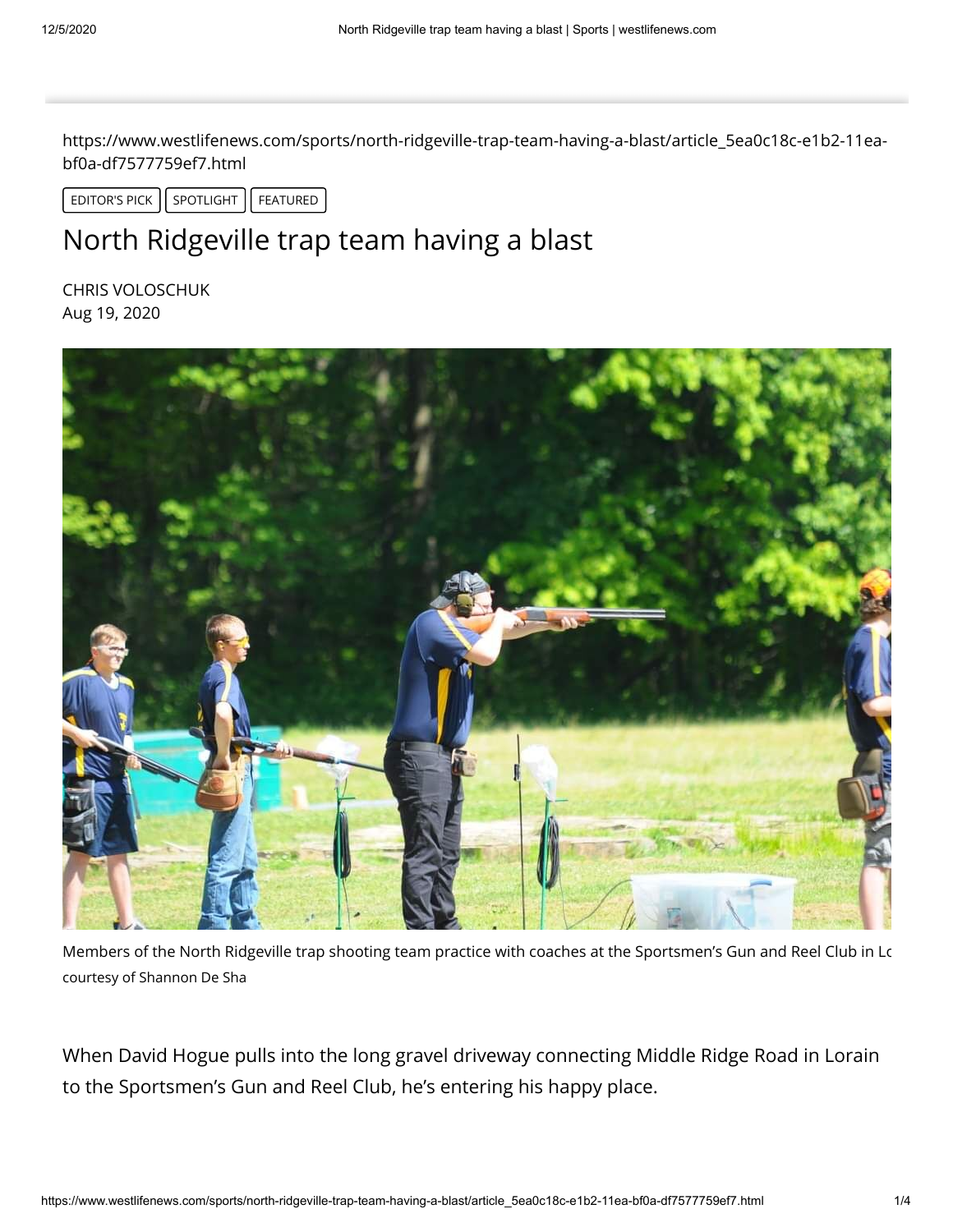Several times a week, the incoming North Ridgeville High School sophomore heads to the trap shooting range, gathers the proper equipment and loads his 12-gauge shotgun, ready to obliterate floating clay targets that resemble miniature orange UFOs.

He calmly signals for the launch of a disc from a machine 16 yards in front of him. The clay trap, which measures about 4 1/2 inches in diameter and is meant to simulate the movement of a bird, flies into the air at 42 mph, moving up to 17 degrees to the left or right in a given pull. He times his shot, aims and makes a direct hit. The trap explodes into fragments in midair. He does it over and over again, rarely missing.

Such is the nature of trap shooting, one of the nation's fastest-growing high school sports. North Ridgeville, the only team of its kind in the region, features some of the best marksmen– regardless of age or gender–in the state.

"The coaches were very generous (the first time I came out) and let me use a dedicated trap gun, and I did decently for my first time," said Hogue, who's only prior experience was shooting his father's shotgun at a still target before his eighth grade year. "I was just kind of hooked from there. As soon as you crest the little hill on the way in (to the range), the worries of the world melt away and you can just focus on the clays."

The Rangers program, created by Cleveland Clinic doctor Grant Comnick in 2017 after he saw a team operate during a trip to Minnesota with his son, Isaiah, has become a state powerhouse in the years since, attracting an increasing number of students in grades 8-12 and racking up victories while playing two seasons per year–one in the fall and another in the spring. The team has grown thanks to a combination of word of mouth and advertising in and around the school.

They compete in the Ohio State High School Clay Target League, consisting of 15 schools, and have three consecutive first-place finishes, the most recent coming in July. The COVID-19 pandemic led to the spring schedule being moved to the summer, and some schools opted not to participate. The state championship, annually held in Columbus, was canceled.

Just 10 years ago, there were a total of 13 teams, all in Minnesota, that comprised the sport's national body, the USA Clay Target League. As of 2019, 25 states had trap teams, with more than 1,000 teams and 30,000 students participating.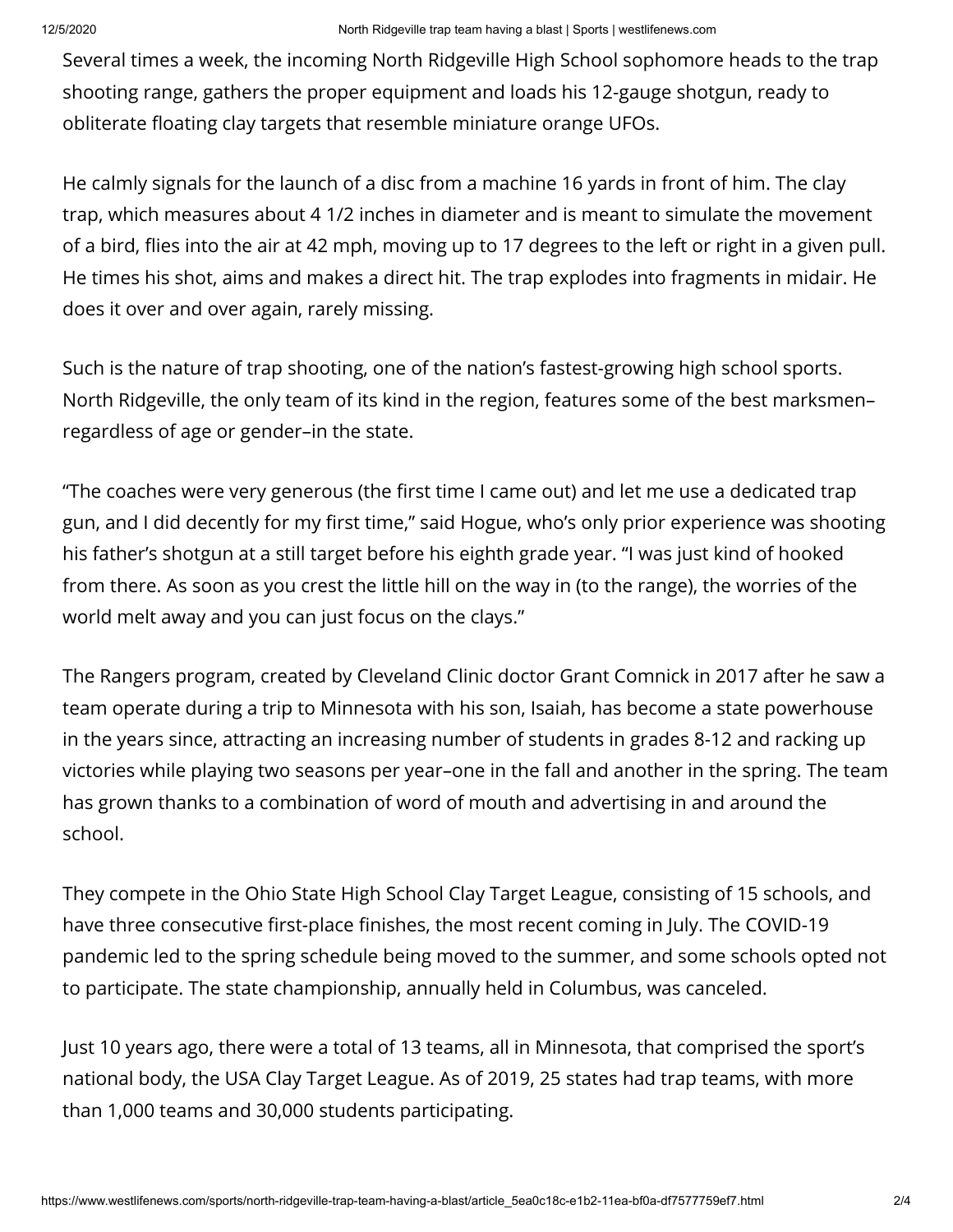"I started with just me and my son, then got approval from the school (to start a team)," said Comnick, who also serves as a coach and administrator for the program. "Then we had to get the word out there. You have to have five kids to start a team, and we ended up with 19. We've just gotten lots of interest."

With the 2020 fall season set to begin Sept. 14, the Rangers marksmen have been hard at work preparing, showing improvement at a sport that takes a lot of patience, as well as a lot of ammo, to master.

"I probably practice out here about six hours a week", said sophomore Vanessa Donato, who took up trap shooting in eighth grade. "It probably takes about 1,000 shots (to feel comfortable). I know that sounds like a lot, but it honestly isn't. After awhile you just get used to it, and the more you shoot the better you'll get."

The Ranger roster is young, with many of the team's top shooters entering the year as sophomores or younger. And experience varies. Freshman Juliana Clark, one of the team's standouts, has experience in handling firearms that predates her joining the North Ridgeville team, while others like Hogue and Donato were relatively green before joining.

Still, the team has been successful for most of its short existence. The inaugural roster featured 19 students, then 31, and ballooned to 51 in the fall of 2019. And students from other schools have been allowed to join. The Rangers have welcomed shooters from Avon, Rocky River, St. Ignatius, Midview and Wellington, with the latter two in the early stages of forming their own teams.

"It just kind of shows the interest level is high, and that's good," Donato said. "This sport is very unique; it's not like football or baseball that everybody wants to try. It's so different, but it's so fun because you're doing it for yourself, but also for your team."

In order to take part, completion of safety training–both online and at the range–is required. Every shooter must supply his or her own equipment, including protective gear, ammunition and the shotgun itself. Coaches–the Rangers have 12–must take a training course to be certified to run a team.

In competition, each member of the team shoots at a total of 50 targets, in increments of 25. There are five positions each shooter rotates to, with five shots being taken from each position. The OSHSCTL awards points based on the number of targets hit compared to other shooters.